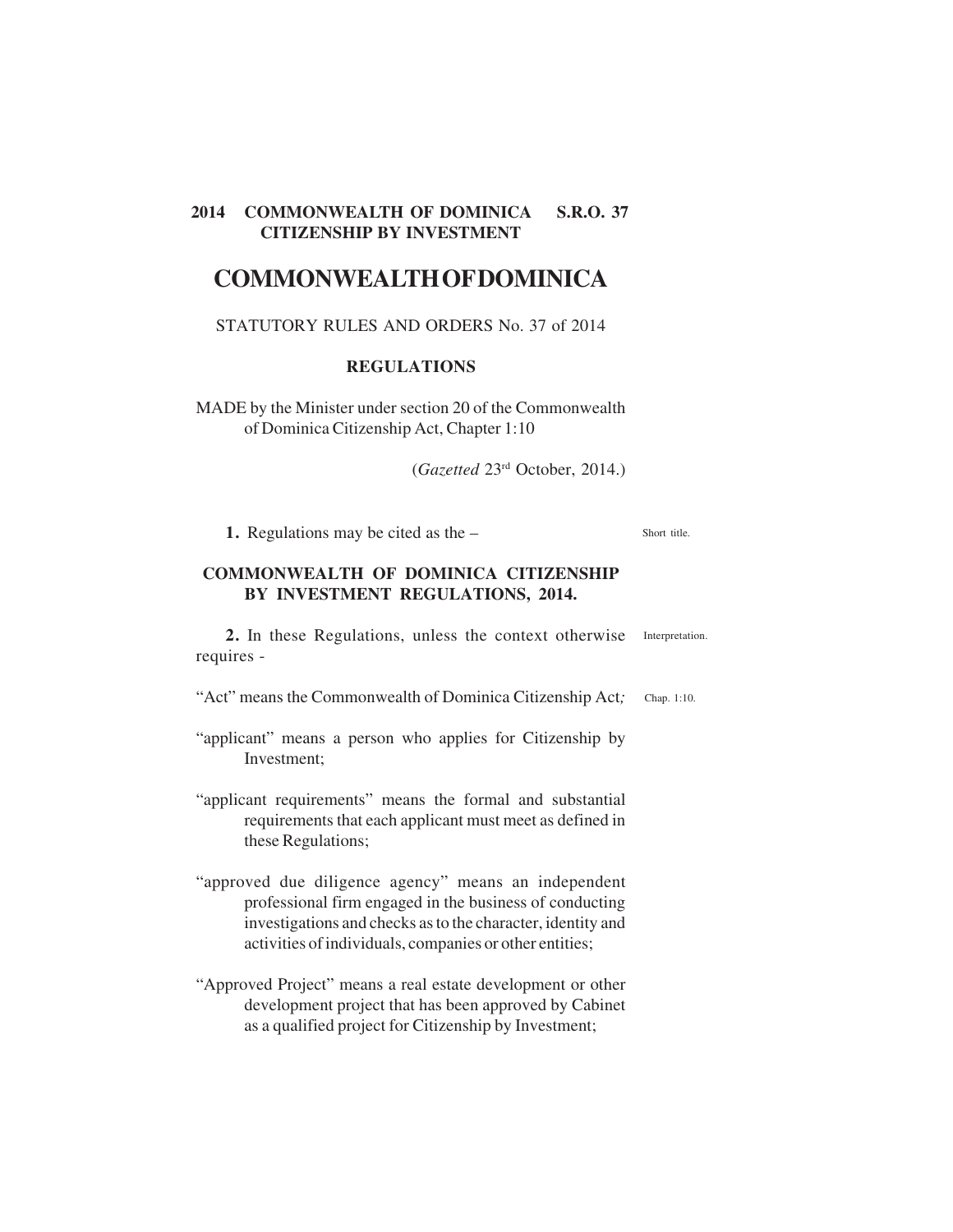- **"**authenticated translation" means a translation effected by either a professional translator who is officially accredited to a court of law, a government agency, an international organization, or similar official institution, or if effected in a country where there are no official accredited translators, a translation effected by a company whose role or business is effecting professional translations;
- "authorised agent" means a person licensed by the Citizenship by Investment Unit who has paid the authorised agent's fee pursuant to paragraph 1(1) of the Schedule to these Regulations and is authorised to act on behalf of the main applicant in relation to a citizenship by investment application;
- "Cabinet" means the Cabinet of Ministers of the Government of Dominica;
- "certified copy" means, subject to regulation 4(14) a photocopy certified by a notary public to be a true copy of the original;
- "child" means a biological or legally adopted child of a main applicant, or of the spouse of the main applicant;

"dependant" means –

- *(a)* a spouse of the main applicant;
- *(b)* a child under eighteen years of age of the main applicant or his or her spouse;
- *(c)* a child of the main applicant or his or her spouse between eighteen and twenty-five years who is in full time attendance at a recognised institution of higher learning after his or her eighteenth birthday and fully supported by the main applicant;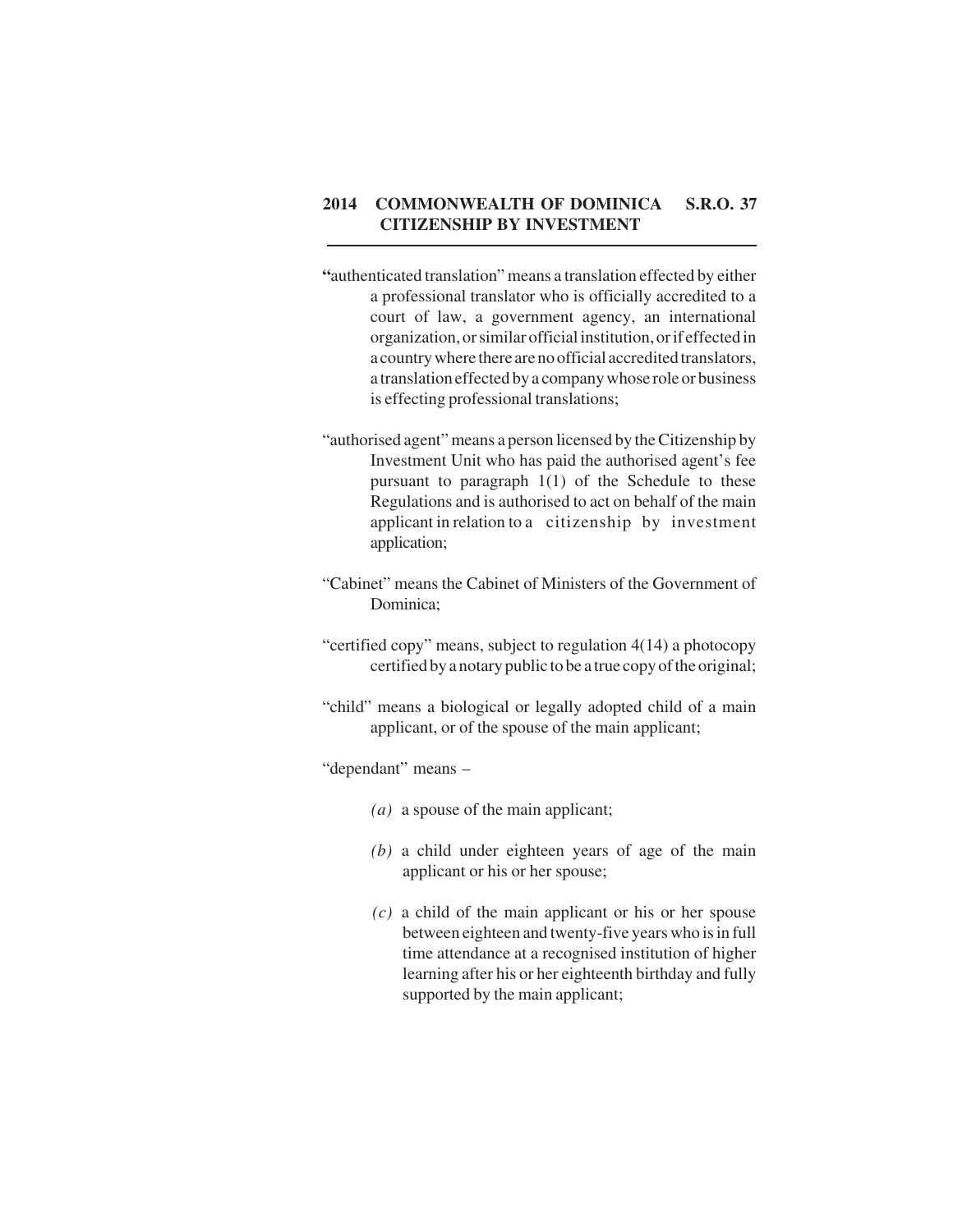- *(d)* an unmarried daughter of the main applicant who is under twenty-five years of age and is living with and fully supported by the main applicant;
- *(e)* a child of the main applicant or spouse of the main applicant who is above the age of eighteen years and physically or mentally challenged and who is fully supported by the applicant;
- *(f)* parents or grandparents of the main applicant or his or her spouse above the age of sixty-five years living with and fully supported by the main applicant;
- "investment" means a direct monetary investment within the thresholds established in paragraph 1(2)*(b)* of the Schedule to these Regulations;
- "main applicant" means the person who, either as a single Applicant or as the head of a family, undertakes an investment for the purposes of these Regulations and signs the relevant agreements and undertakings on behalf of his or her dependants;
- "minimum investment" means an investment into an Approved Project of an amount not less than the threshold established in paragragh 1(2)*(b)*of the Schedule to these Regulations;
- "Minister" means the Minster responsible for matters relating to citizenship;
- "police certificate" means a statement from a national law enforcement authority on the status of a person's criminal record;
- "real estate" includes a parcel of land with building thereon, fractional ownership in land, shares in a land development;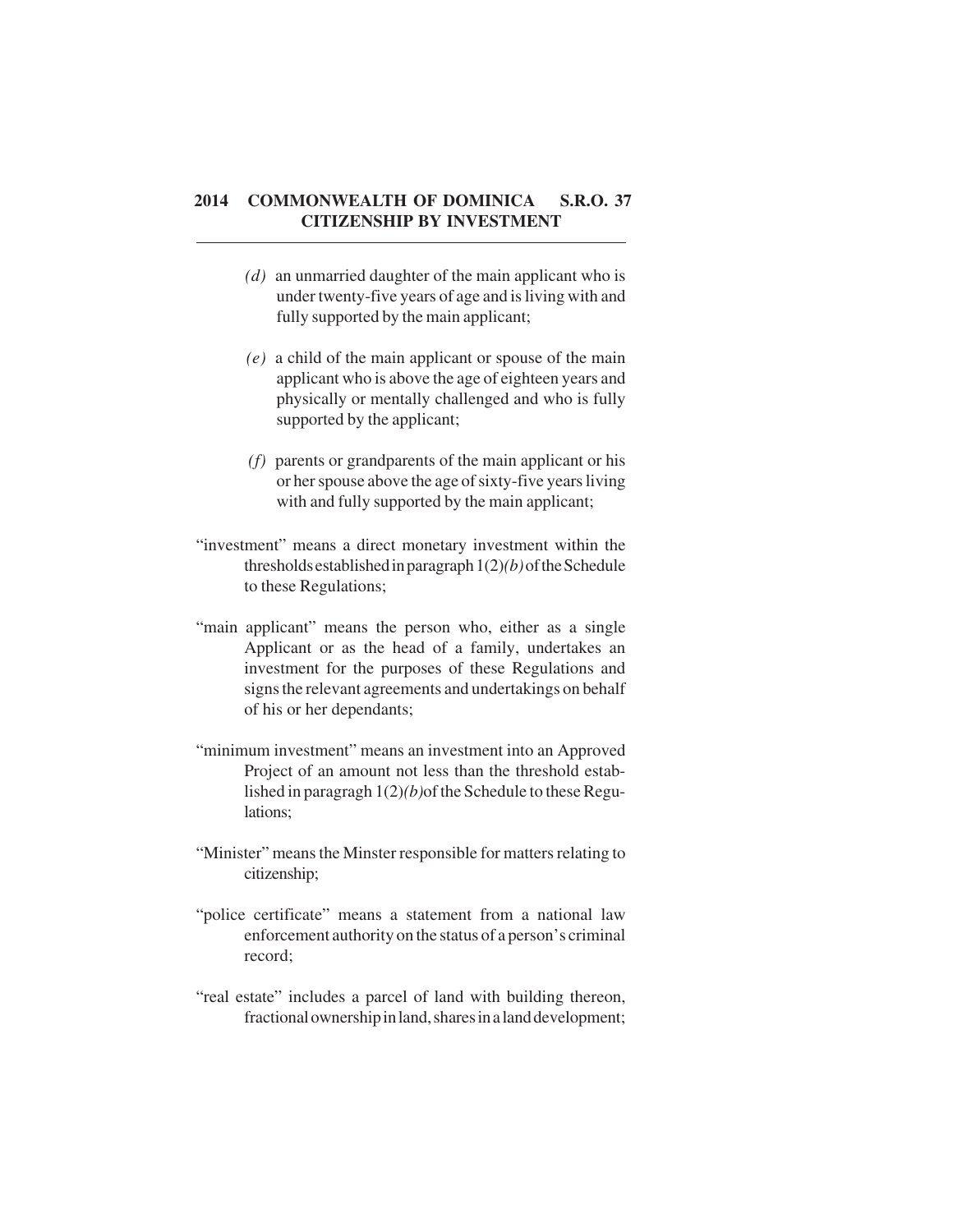| Chap.35:02.                                                                                    | "spouse" means the partner of the opposite sex of the main<br>applicant by marriage in accordance with the Marriage<br>Act, and the Marriage (Prohibited Degrees of Relationship)<br>Act of Dominica;                                                                  |
|------------------------------------------------------------------------------------------------|------------------------------------------------------------------------------------------------------------------------------------------------------------------------------------------------------------------------------------------------------------------------|
|                                                                                                | "Unit" means the Government office established by regulation 3<br>to administer the Citizenship by Investment Programme<br>and process all applications submitted for Citizenship by<br>Investment.                                                                    |
| Establishment of<br>Investment Unit.                                                           | 3. There is hereby established a Citizenship by Investment<br>Unit that shall be responsible for administering the Citizenship by<br>Investment Programme and for processing all applications for<br>Citizenship by Investment.                                        |
| Qualifications, General<br>Requirements and<br>Procedures for<br>Citizenship by<br>Investment. | 4. $(1)$ Any person who is -                                                                                                                                                                                                                                           |
|                                                                                                | $(a)$ at least eighteen years of age;                                                                                                                                                                                                                                  |
|                                                                                                | $(b)$ has made an investment; and                                                                                                                                                                                                                                      |
|                                                                                                | $(c)$ who meets the other application requirements,                                                                                                                                                                                                                    |
| Chap. 1:10.                                                                                    | may apply as a main applicant to become a citizen of Dominica<br>pursuant to section 8 of the Act.                                                                                                                                                                     |
|                                                                                                | (2) Applications shall be made on forms prescribed in<br>accordance with Regulation 10 and accompanied by original<br>documentation or certified copies of original documents.                                                                                         |
|                                                                                                | (3) An application form shall be completed in English and<br>any document submitted with the application shall be in English, or,<br>if the original language of the document is not in English, the<br>document shall be accompanied by an authenticated translation. |
|                                                                                                | (4) All applications shall be submitted by an authorised<br>agent to the Unit and shall be accompanied by payment or proof                                                                                                                                             |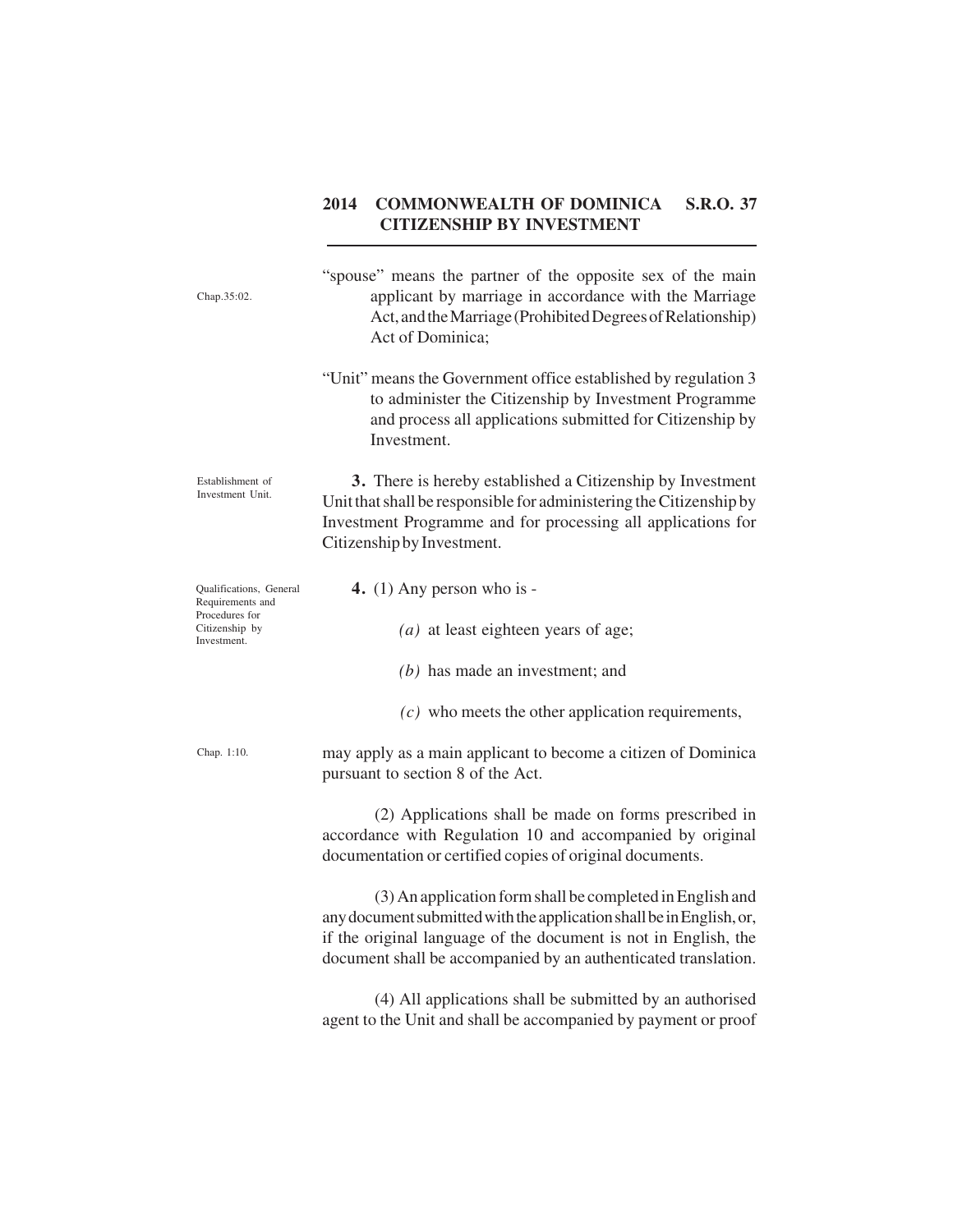of payment of the fees prescribed in paragraph  $1(2)(c)$  of the Schedule.

(5) Where a translation of a police, birth or marriage certificate or passport bio data page is necessary, translations must be certified by the relevant government authority, Embassy or Consulate for the country where such documents originate.

(6) The main applicant shall, with the exception of his or her spouse, provide a sworn affidavit of support for each dependant over the age of eighteen years included in the application.

(7) Each application form must be completed personally by the main applicant or the authorised agenton his behalf and the following conditions shall be applicable –

- *(a)* for a child who is below the age of eighteen, both parents must sign the form on behalf of the child as the child's legal guardians;
- *(b)* in a case where one parent has sole custody of a child, or another person has legal guardianship of a child, the appropriate legal documentation shall be provided to demonstrate that sole custody or guardianship was awarded to that person by a court of law or other relevant authority.

(8) If an applicant –

- *(a)* makes a false statement or omits information requested on any of the forms, the citizenship application may be declined;
- *(b)* is subsequently found to have provided false or incorrect information, or concealed any material fact, the applicant may be deprived of Citizenship of Dominica pursuant to Part III, section 10(2) of the Act;

Chap.1:10.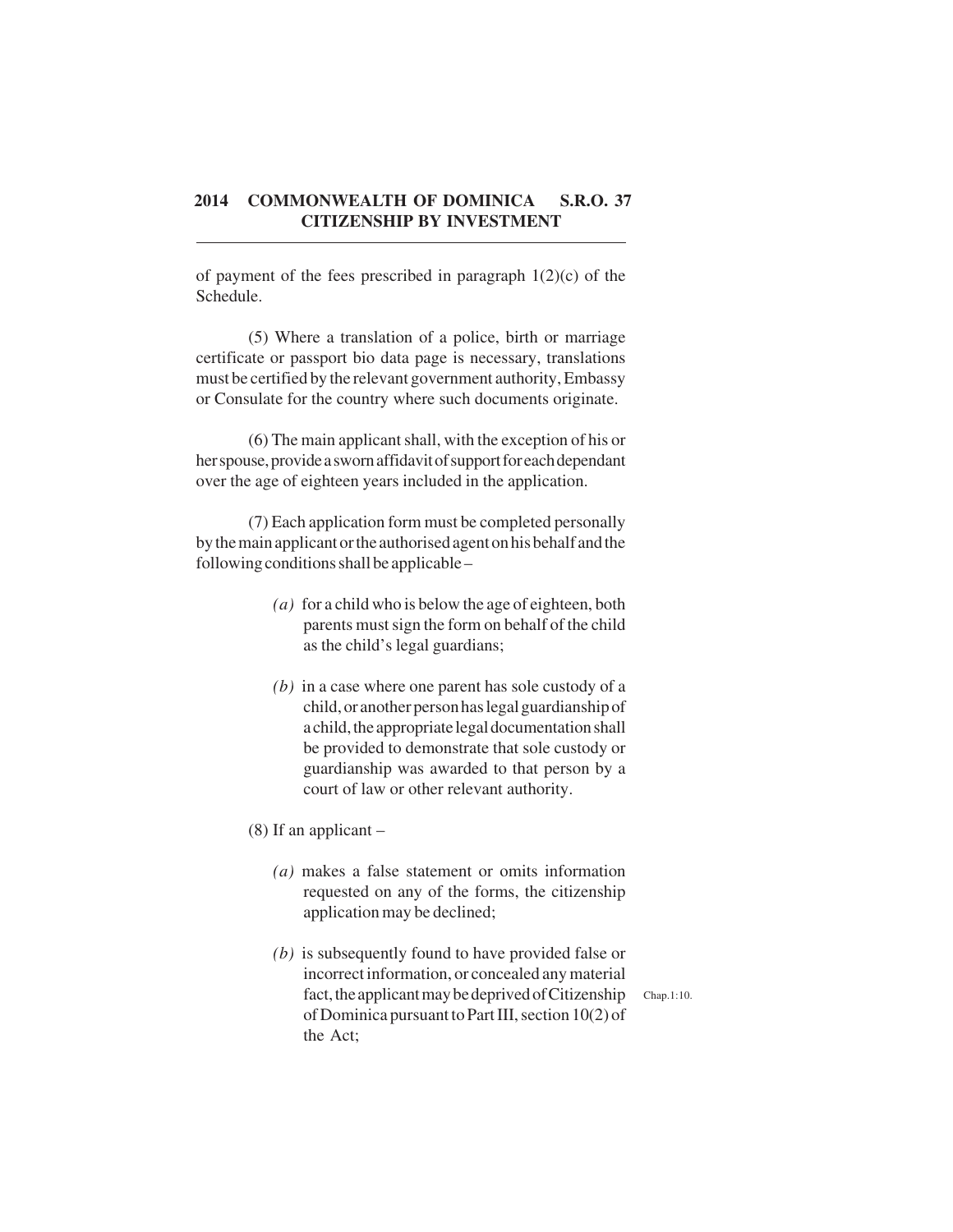*(c)* commits any of the acts referred to in paragraphs *(b)* he or she may also be prosecuted pursuant to the provisions of the Perjury Act.

(9) Applications shall only be accepted and processed upon receipt by the Unit of all forms and other relevant documentation properly completed, signed and dated, and accompanied by all required fees.

(10) Every application that is submitted and every due diligence report received shall be examined by the Unit and if the Unit considers it necessary, an applicant may be required to attend an interview. The interview will normally be conducted in Dominica, however at the request of the applicant and where considered by the Unit to be appropriate, provision may be made for the interview to be conducted elsewhere at the expense of the applicant.

(11) An applicant who is sixteen years of age and over shall undergo due diligence background checks before any decision is made in relation to his or her application.

(12) All background due diligence checks shall be commissioned by the Unit which shall mandate one or more independent professional firms to conduct these checks according to requirements set by the Unit.

(13) An applicant who is applying as a dependant of a main applicant between the age of eighteen and twenty-five years, in Higher Learning, shall submit official transcripts from a recognised Institution of Higher Learning or a duly notarised letter from the competent authority confirming the applicant's existing enrolment at that Institution of Higher Learning.

(14) Where a notary public certifies a document to be a true copy of the original that document must be authenticated  $by -$ 

Chap.10:30.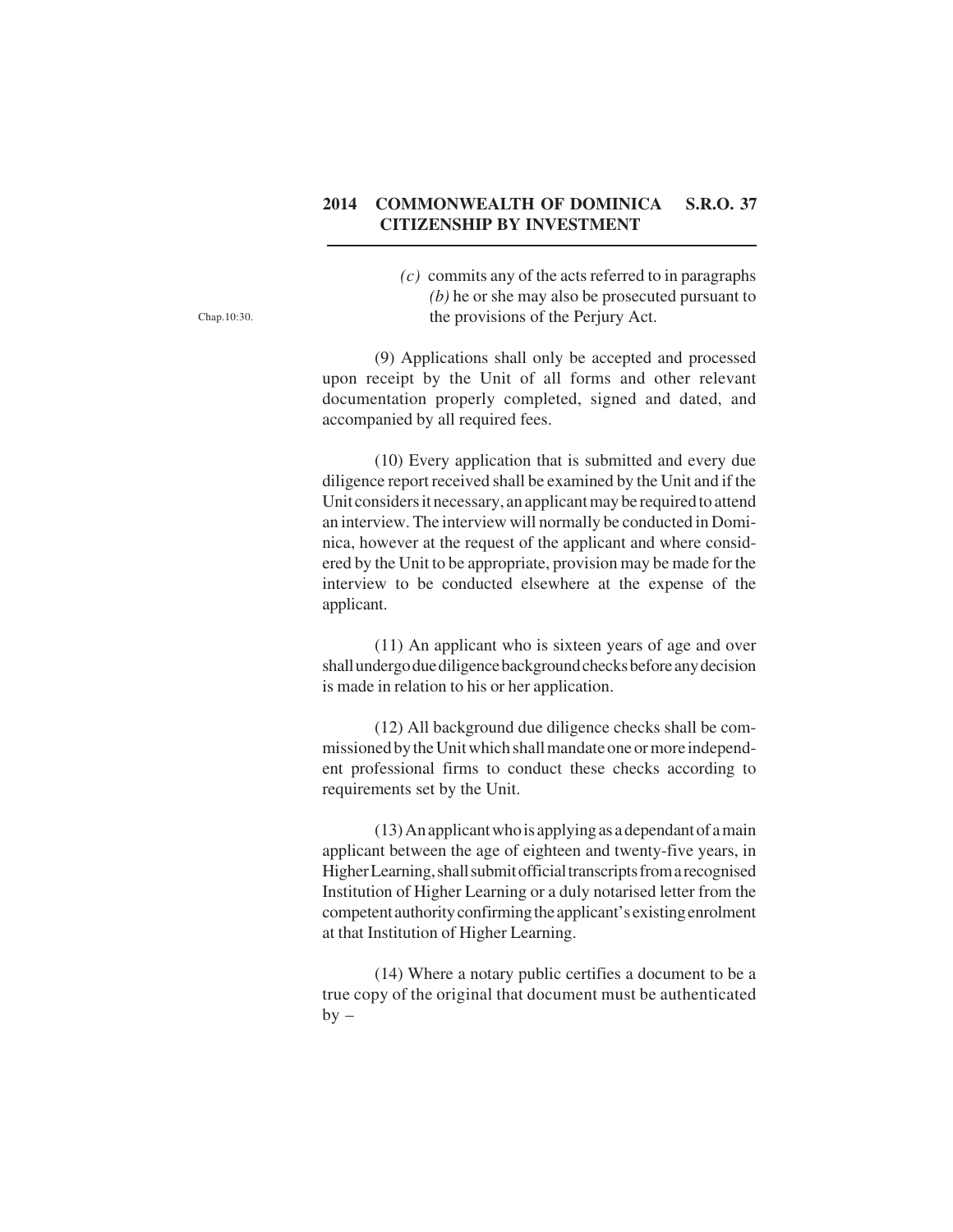- *(a)* an Apostille in accordance with the provisions of the Hague convention of 5th October 1961 Abolishing the Requirement of Legalisation for Foreign Public Documents, in the case of countries that are parties to that Convention;
- *(b)* proof of the expiry date of the commission for that jurisdiction in the case of certification made by notaries public in the United States of America, Canada, and in countries that are not party to the Hague Apostille Convention.
- **5.** (1) Subject to subregulation (2), an applicant who Denial of Citizenship.
	- *(a)* has provided information which is false in any material respect on his or her application form;
	- *(b)* has a criminal record other than in respect to a minor offence;
	- *(c)* is the subject of a criminal investigation of which he was aware or ought to have been aware;
	- *(d)* is a potential security risk to Dominica or to any other country; or
	- *(e)* is or has been involved in any activity likely to bring disrepute to Dominica,

shall not be approved for citizenship.

(2) An applicant who has a criminal record or is subject of a criminal investigation may be approved for citizenship where the offence which is the subject of the criminal record is a minor offence or the investigation is into a minor offence.

**6.** (1) Where a person makes an investment or executes a binding purchase and sale agreement for real estate or an Specific Requirements for Approved Investments.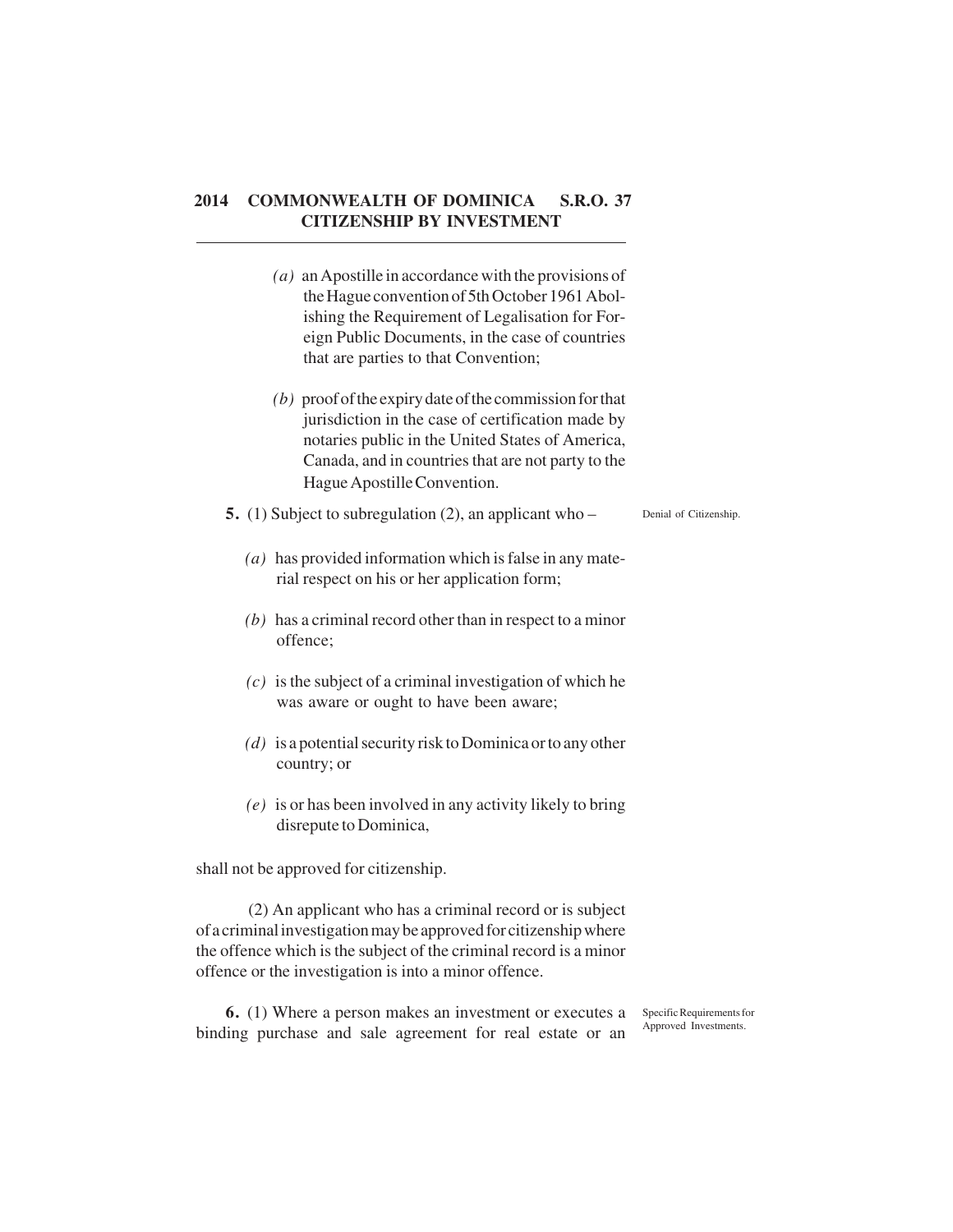investment agreement with the developer of an Approved Project, an application for citizenship by investment may be submitted on his or her behalf through an authorised agent.

(2) The Unit shall not consider an application unless the investment or the purchase value of the real estate meets the minimum investment requirements in keeping with the threshold established in paragraph 2 of the Schedule to these Regulations.

(3) Real estate that has been purchased that qualifies an applicant for citizenship under the Citizenship by Investment Programme shall not be resold for a period of at least three years after the granting of citizenship.

(4) Where real estate has already been the subject of a Citizenship by Investment application, that real estate approved investment shall not be eligible for use in a subsequent Citizenship by Investment application for a period of at least five years after the granting of citizenship.

(5) An application for Citizenship by Investment shall be considered only after -

- *(a)* an Approved Project has been deemed to have commenced, which determination shall be made in accordance with guidelines published by the Unit; and
- *(b)* all monies have been placed in an irrevocable escrow account with an authorised agent, a registered trust company or with an entity whose business is the provision of trust or custodial services, provided that the holders of such escrow account shall comply with guidelines published by the Unit.

(6) Where a person, being the holder of citizenship obtained though the Citizenship by Investment programme, seeks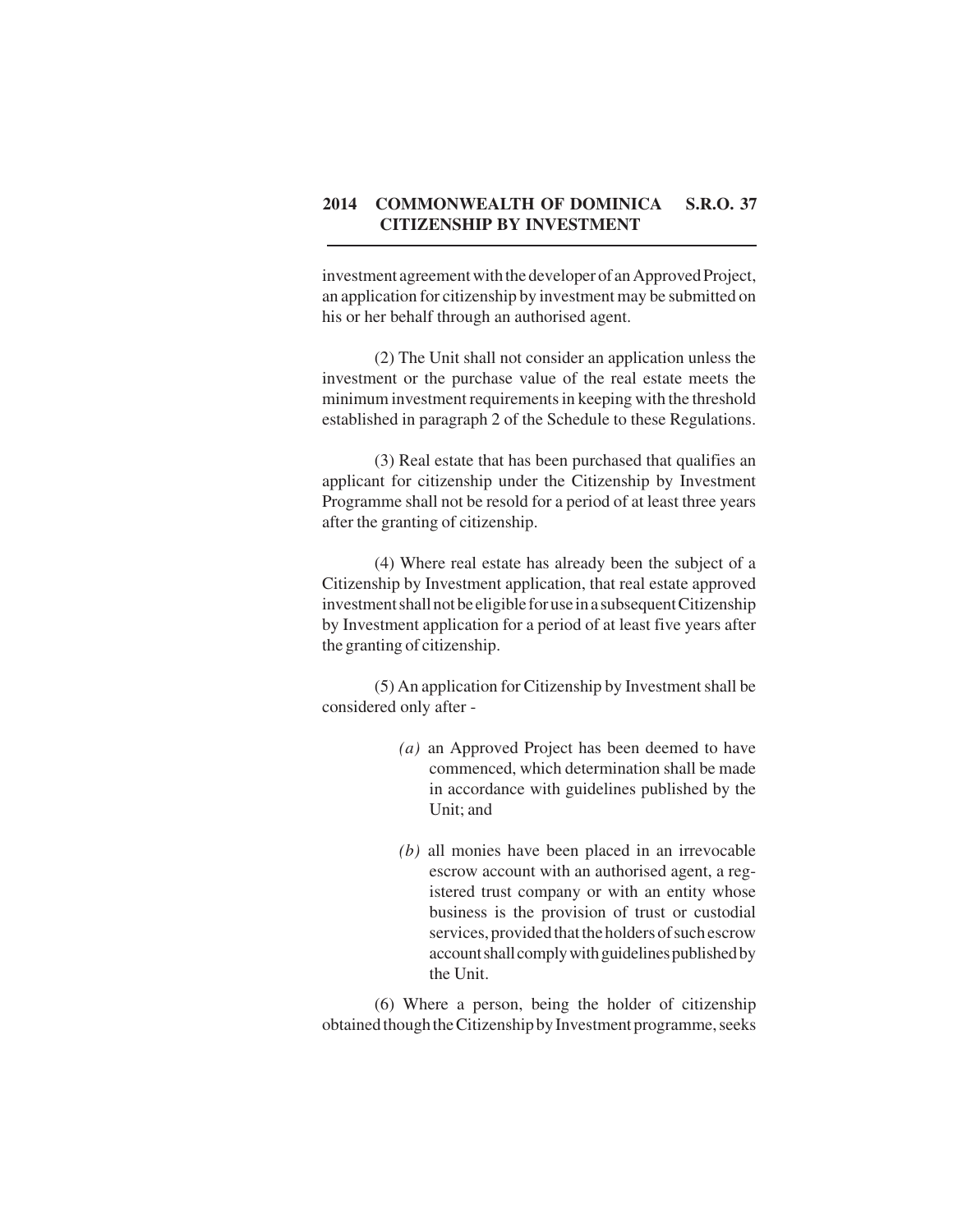to sell or use the real estate in contravention of subregulations (6) and (7), the following sanctions shall be applicable -

- *(a)* that person shall have his or her citizenship revoked;
- *(b)* that person may be disqualified from further participation in the Citizenship by Investment programme; and
- *(c)* any transaction purporting to sell that real estate shall be null and void, or if the transaction cannot be nullified or voided, damages shall be payable to the Government by that person.

(7) Where an application for citizenship by investment is denied the fees paid under paragraph 1(2)*(c)* of the schedule shall not be refundable.

Notification.

**7.** (1) Within three months of the submission of an application for Citizenship by Investment the Unit shall notify the authorised person on behalf of the main applicant whether the application has been –

- *(a)* approved in principle;
- *(b)* denied; or
- *(c)* delayed for cause and is still being processed.

(2) Not later than thirty days after the date of a notification of approval in principle pursuant to subregulation (1) and before the grant of citizenship can occur, the main applicant shall be required to show that –

*(a)* in the case of the purchase of real estate that the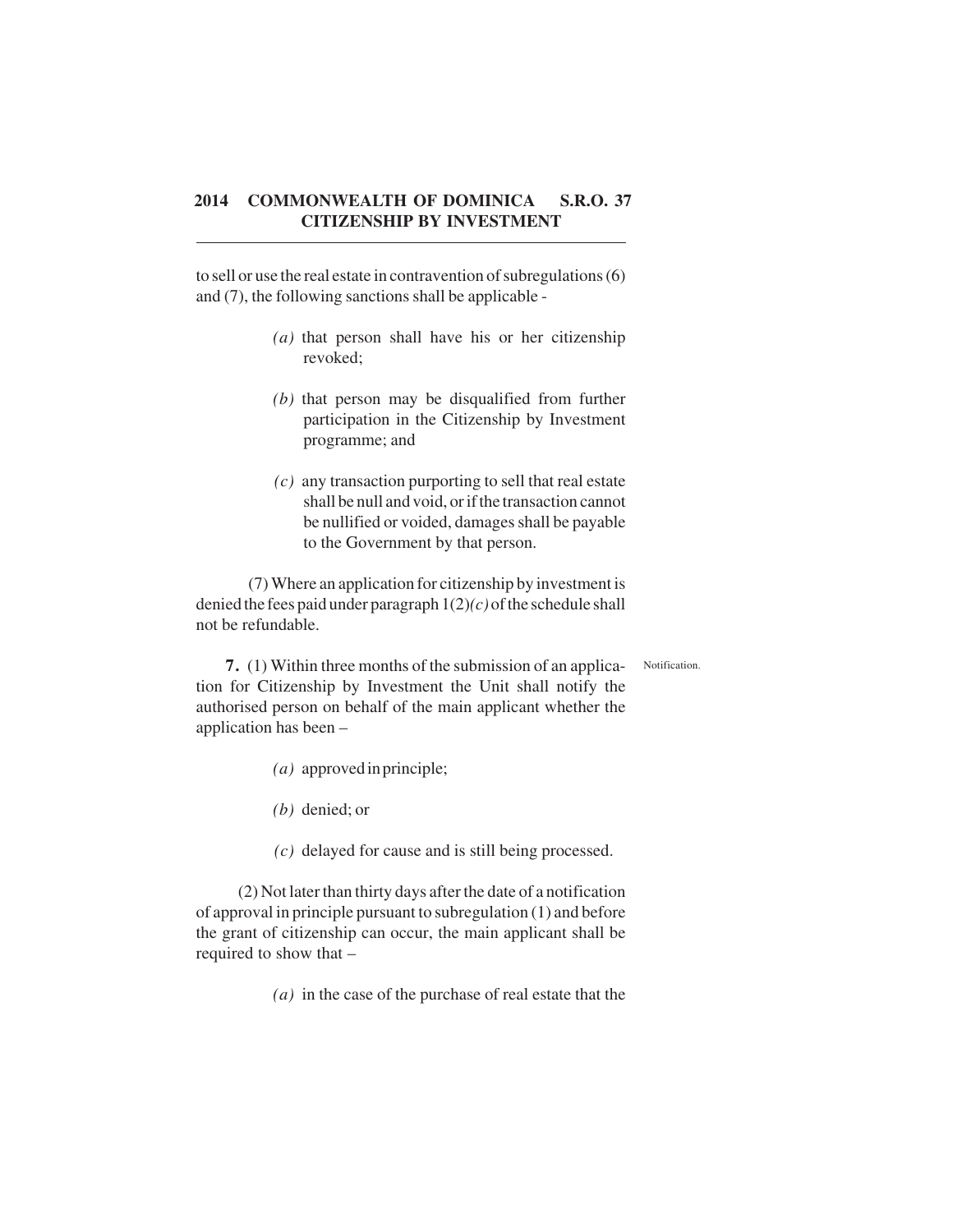full and unencumbered title to the relevant property has been transferred to him or her, directly or indirectly through a local company, foundation or other approved entity;

- *(b)* in the case of another Approved Project, that the minimum investment has been deposited into a designated escrow account;
- *(c)* in the case of a direct monetary investment that the full investment has been deposited with the Unit; and
- *(d)* that all prescribed government fees have been paid.

(3) Beneficial ownership of the relevant property through a company is permissible only if the company –

- *(a)* has issued all of its authorised shares to the main applicant;
- *(b)* is established and maintained under the laws of Dominica;
- *(c)* is not an exempt or offshore entity; and
- *(d)* submits through the main applicant irrefutable evidence as to its beneficial ownership, which evidence shall be certified by the Registrar of Companies.

 **8.** (1) No information, promotion, advertisement or publication in relation to Citizenship by Investment shall be published or disseminated publicly on the behalf of an agent, promoter or developer by any media or by any person unless in compliance with the Guidelines issued by the Unit or specifically mandated by the Minister*.*

Dissemination of Information.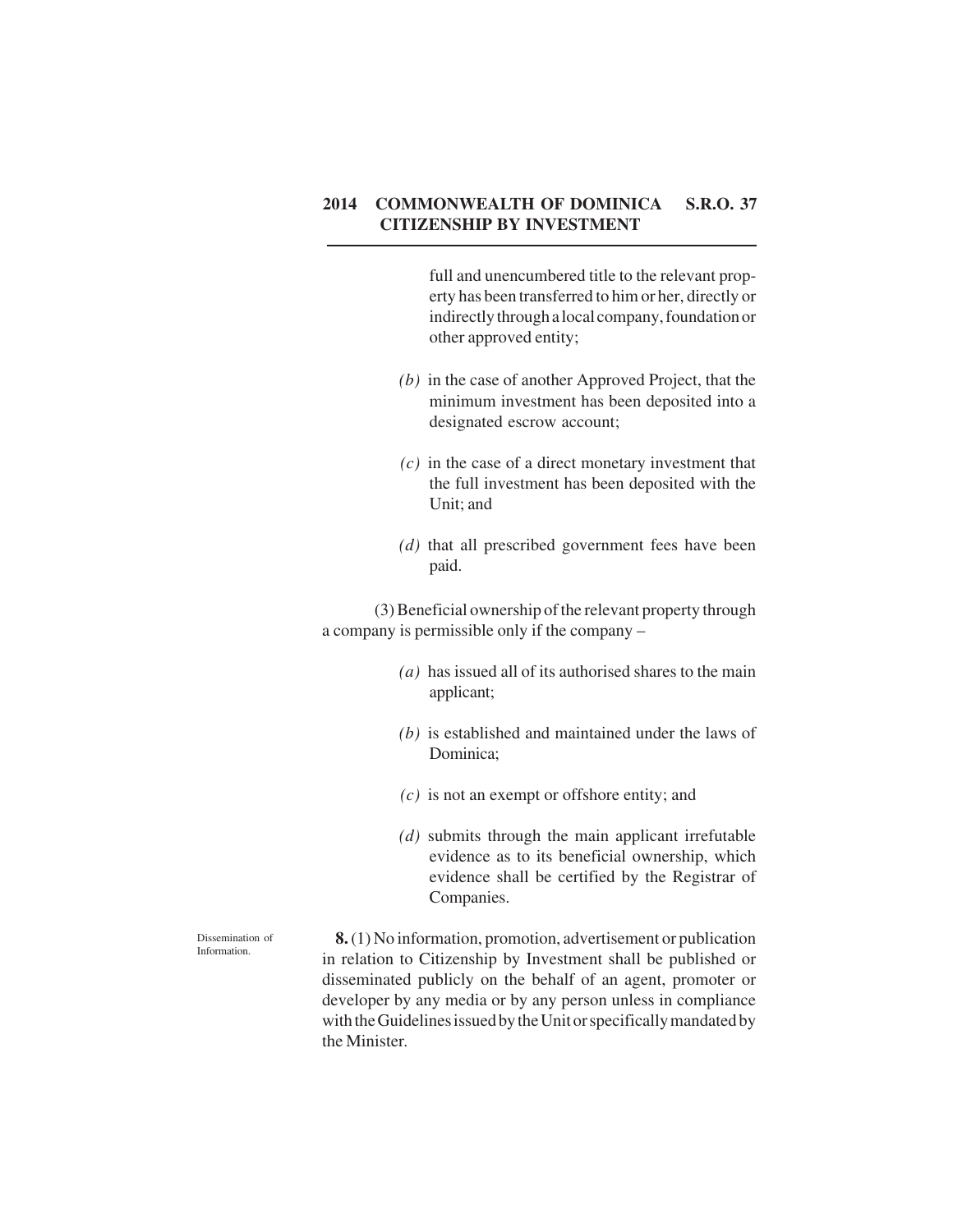(2) A person who contravenes the provisions of subregulation (1) shall -

- *(a)* on summary conviction, be liable to a fine not exceeding one thousand dollars;
- *(b)* where he or she has proposed a project that has already been approved, be liable to have the status of that Approved Project suspended or revoked by the Minister;
- *(c)* in the case of an agent be liable to have his authorisation to act as a registered agent in respect to the Citizenship by Investment Programme revoked or suspended and to be listed on the Government of Dominica website as a person who is not authorised to submit to the Unit an application for Citizenship by Investment on his or her own behalf or on behalf of any other person;
- *(d)* in the case of any promoter be liable to be listed on the Government of Dominica website as a person who is not authorised to act as a promoter for the Citizenship by Investment Programme.

**9.** (1) The Minister may appoint a committee to review an application and interview an applicant.

Review and Interview Process.

(2) Where the Minister appoints a review panel, the panel may request the applicant to appear in person before it to be interviewed.

(3) The interview will normally be conducted in Dominica, however, at the request the applicant and where considered by the Unit to be appropriate, provision may be made for the interview to be conducted elsewhere at the expense of the applicant.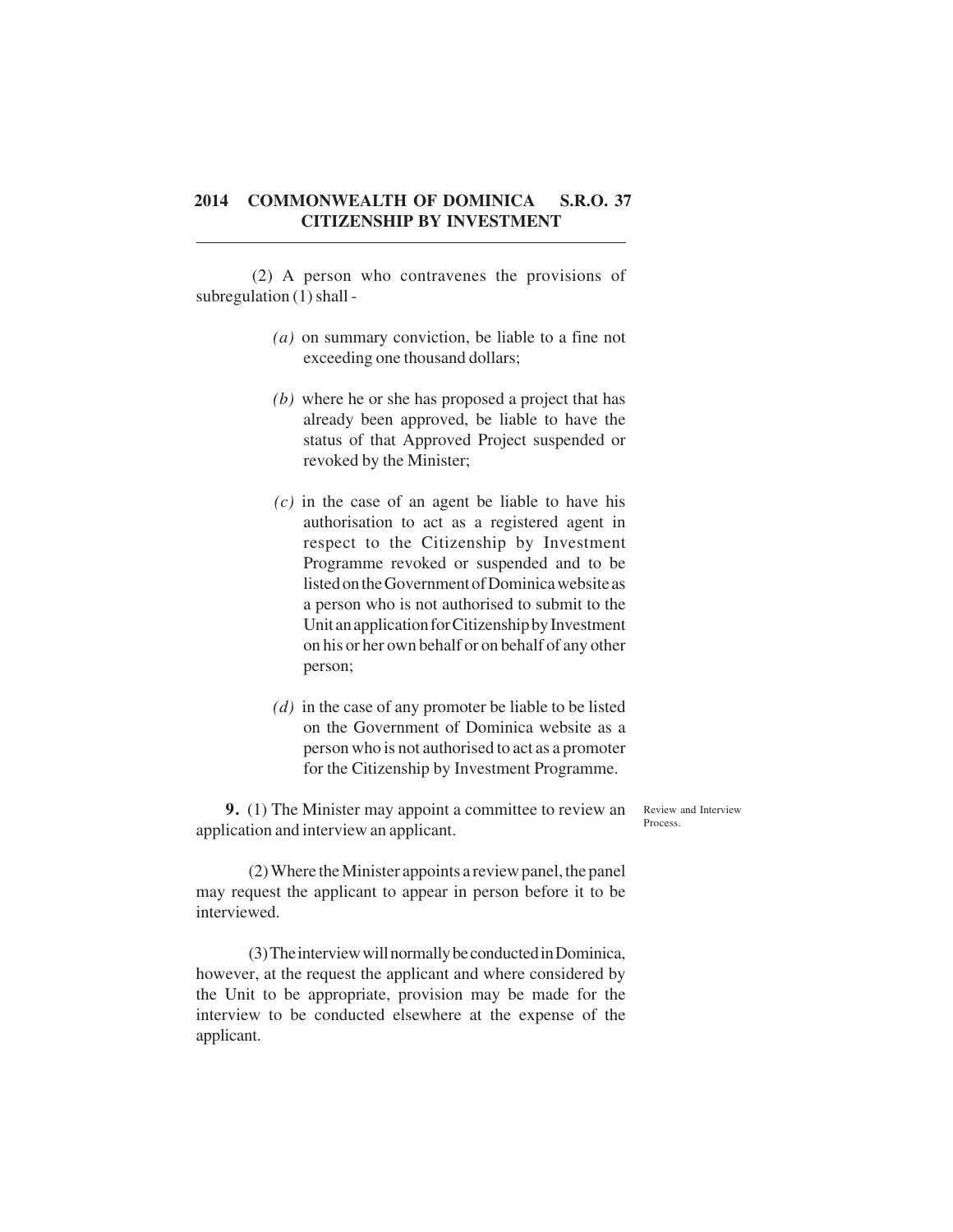(4) A committee that is appointed pursuant to subregulation (1) shall be comprised of at least three of the following persons:

- *(a)* the Attorney General or a Senior representative from the Attorney General's Chambers;
- *(b)* the Financial Secretary, Director of the Citizenship by Investment Unit or a Senior Examiner of the Unit;
- *(c)* the Head of Special Branch or other police officer designated by the Minister;
- *(d)* the Permanent Secretary in the Ministry with responsibility for immigration;
- *(e)* any other person duly authorised by the Minister*.*

(5) Where the Attorney General sits on an interview committee he shall be the Chairperson of that committee. In the absence of the Attorney General, the Chairperson shall be the most senior diplomatic, consular or government officer being a member of the committee.

(6) The committee shall make a recommendation to the Minister based on its findings in relation to the application under review.

(7) Thereafter the Minister shall promptly consider the said recommendation and as he considers appropriate approve or disapprove the application.

Guidelines and Forms.

**10.** The Minister may issue guidelines and authorise forms, as appropriate, to facilitate the better implementation of the Citizenship by Investment programme as set out in these Regulations.

Repeal. S.R.O. No. 43 of 2013.

**11.** The Citizenship by Investment Regulations, 2013 are repealed.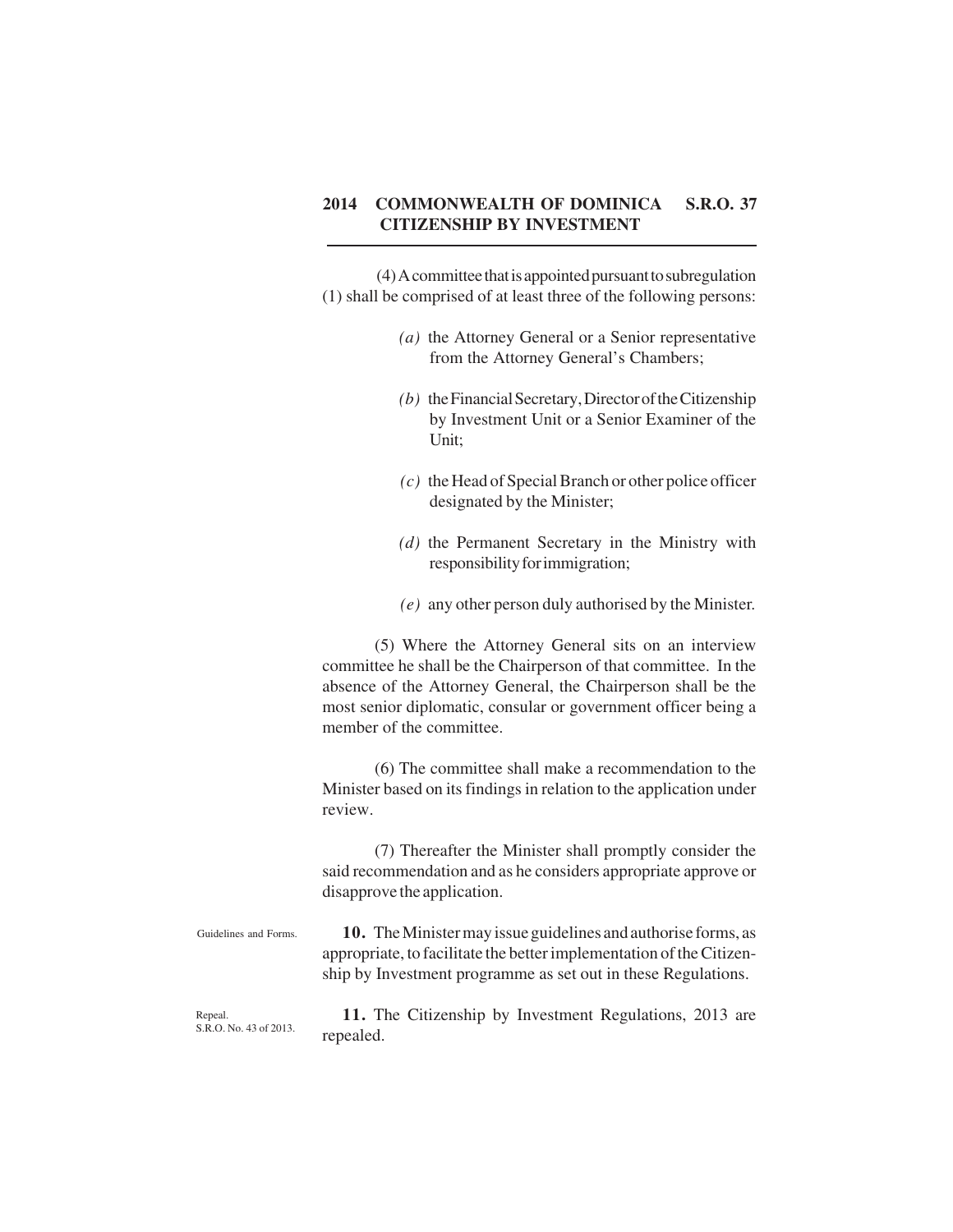#### **SCHEDULE**

#### **Fees, Minimum Investment, Agents and Promoters**

- **1.** Fees and contributions
	- (1) Authorised agents must
		- *(a)* first register with the Citizenship by Investment Unit and pay a fee of US\$5,000 before they are allowed to file applications with the Unit;
		- *(b)* register all persons or entities who act or are to act as promoters on behalf of, in conjunction with, or in relation to the said agent; and
		- *(c)* pay an annual fee of US\$2,000 for each promoter of the programme,

and such fees are payable by January 31st of each year commencing in 2014 and may be prorated in respect of new applications submitted after January  $31<sup>st</sup>$  in any year.

(2) Commencing on the 1st day of January 2014, the following shall be payable to the Unit on application for Citizenship by Investment or other Approved Project:

- *(a)* on approval in principle of an application through a real estate investment or other approved project -
	- *(i)* US\$50,000 for the main applicant;
	- *(ii)* US\$25,000 for the spouse of the main applicant;
	- *(iii)* US\$20,000 for each child of the main applicant under eighteen years of age;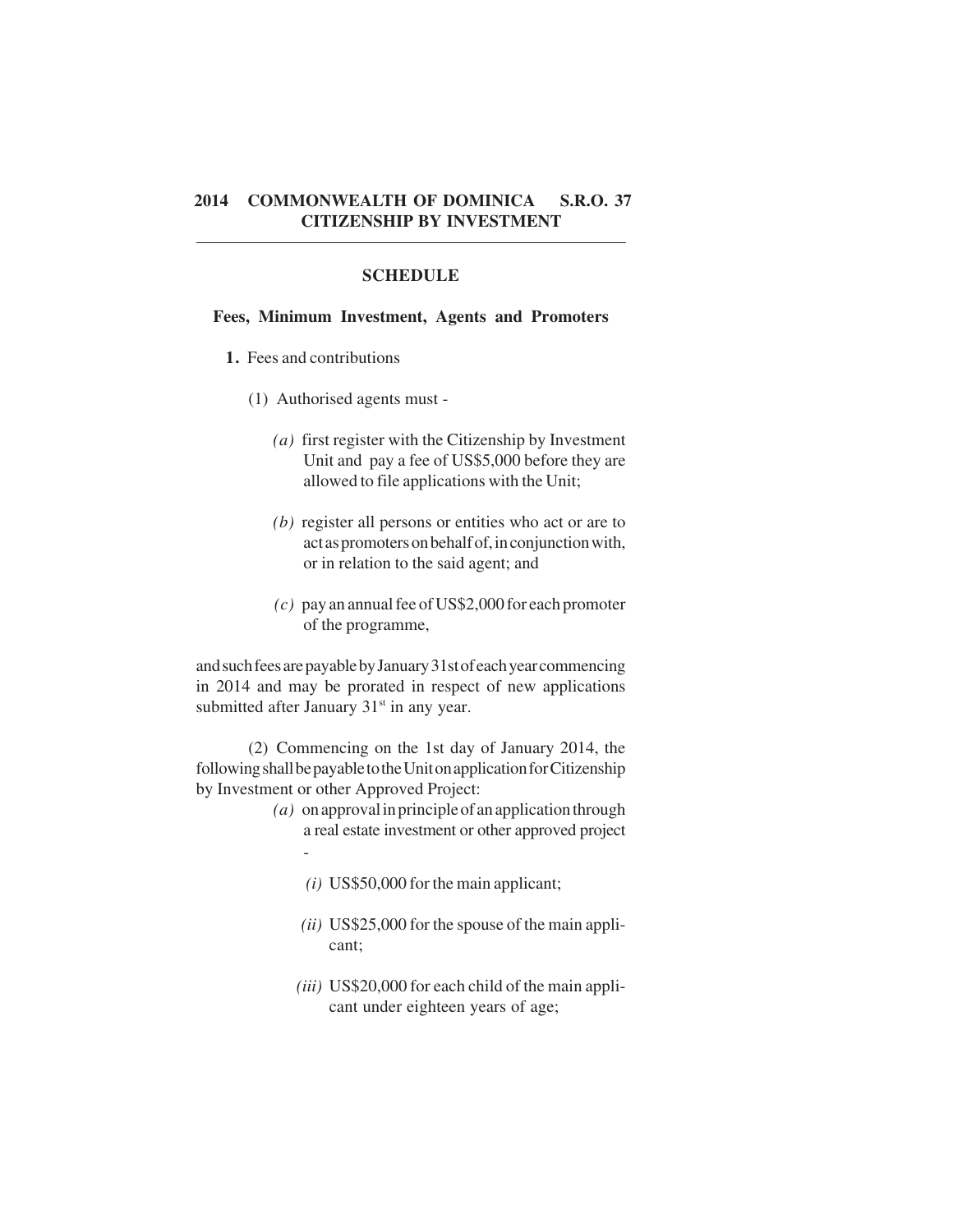- *(iv)* US\$50,000 for any other qualified dependant of the main applicant above the age of eighteen years, other than his or her spouse;
- *(b)* to qualify persons through a direct monetary investment an amount of –
	- *(i)* US\$100,000 for a single applicant;
	- *(ii)* US\$175,000 for an applicant and spouse;
	- *(iii)* US\$175,000 for an applicant and up to two children below eighteen years;
	- (iv) US\$200,000 for an applicant plus spouse and up to two children below the age of eighteen years; and
	- *(v)* US\$50,000 for any additional dependant of the main applicant other than a spouse;
- *(c)* on submission of an application a minimum fee  $of -$ 
	- *(i)* US\$ 7,500 for processing fees and due diligence background checks on the main applicant;
	- *(ii)* US\$ 4,000 for processing fees and due diligence checks on each applicant who is over the age of sixteen,

if considered appropriate an enhanced due diligence report may be required; and

*(d)* on registration of a child who is not more than five years of age and who was born to the applicant after citizenship has been obtained, a processing fee of US\$10,000.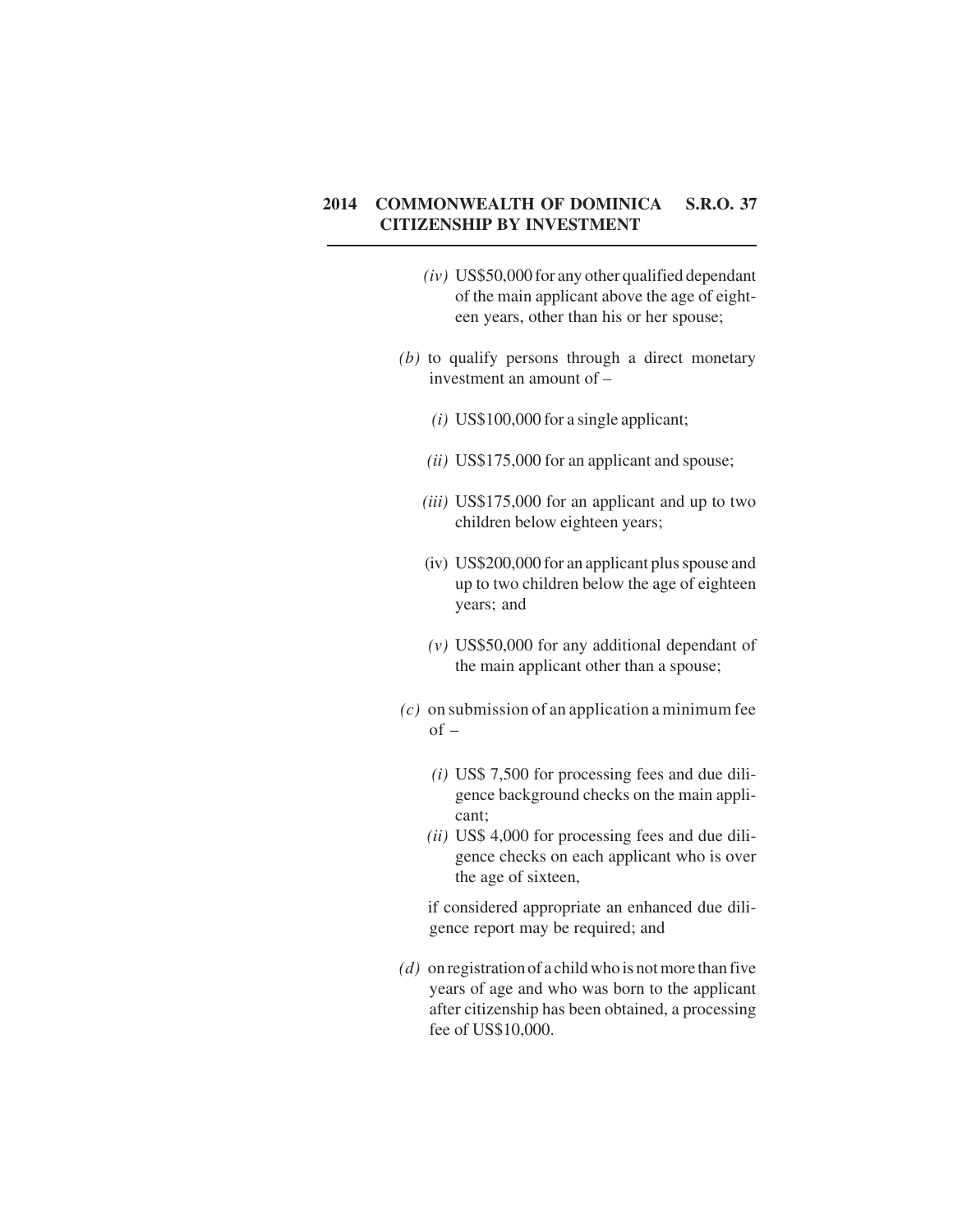(3) Where a person who has already received citizenship through a cash investment under the Citizenship by Investment Programme makes an application in respect to a dependant who did not form part of the person's original application and who was a dependant at the time the application was made, the minimum investment payable to the Unit shall be an additional fee of US\$50,000 per each such dependant other than a spouse for whom the fee payable shall be US\$ 75,000.

#### **2.** Approved Project

The minimum investment required is US\$200,000 for each main applicant. Two or more applicants may apply for Citizenship by Investment together by investing in an Approved Project, provided that each main applicant contributes the minimum investment of US\$200,000 towards the investment

**3.** Agents and Promoters

(1) Each agent shall:

- *(i)* sign a written agreement with the Government of the Commonwealth of Dominica, among other things, agreeing to adhere to the terms and conditions of the Citizenship by Investment Programme;
- *(ii)* prior to being granted a new licence be reviewed by the Unit as to performance and suitability for continued involvement with the Programme;
- *(iii)* be deemed responsible for all promotion, advertisement or publication in relation to Citizenship by Investment published or disseminated publicly by any sub-agent, promoter, media outlet, entity or person on behalf of or in conjunction with the said agent;